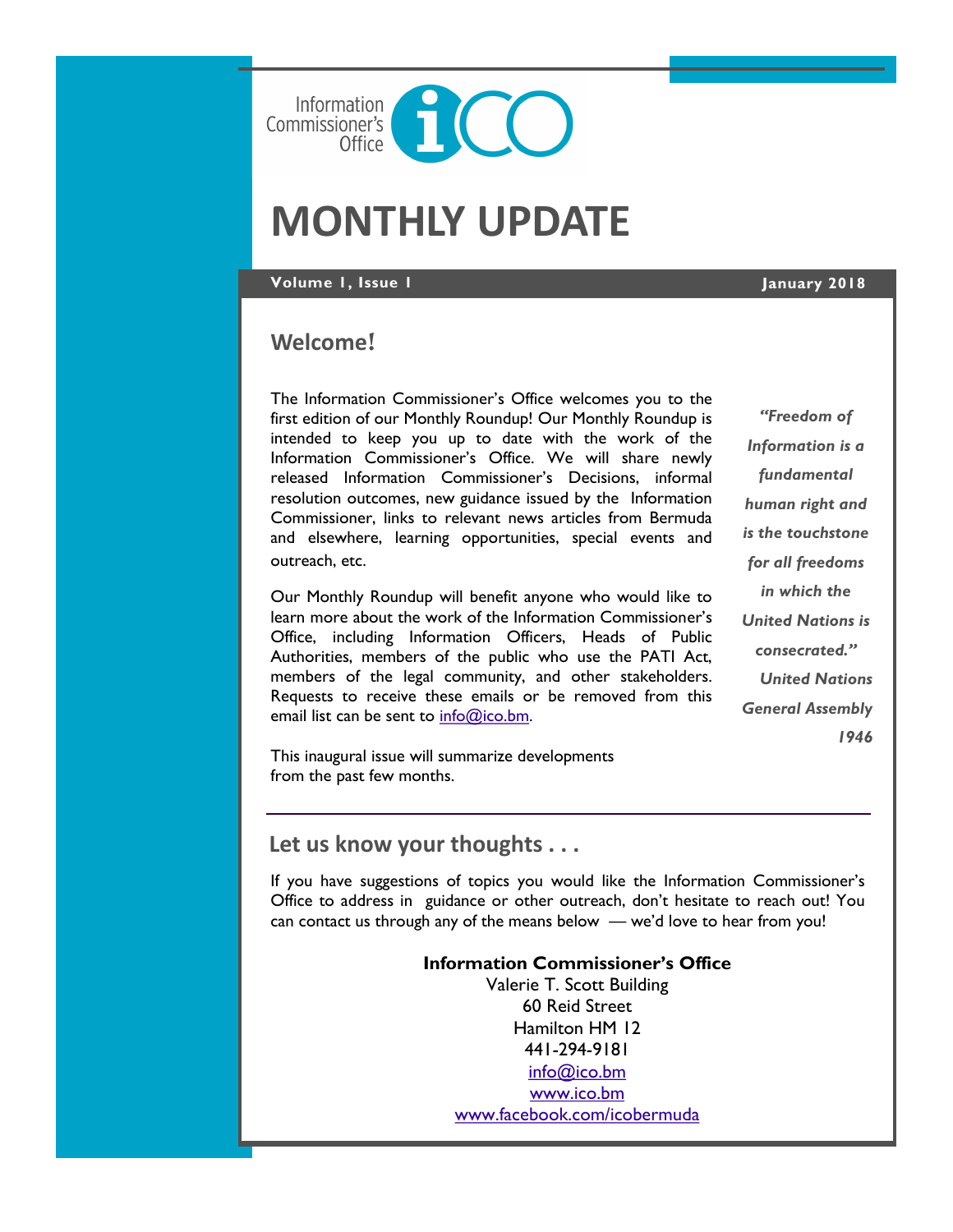### **Decisions Issued**

**Resolutions**

Eleven Decisions have been issued by the Information Commissioner since the PATI Act came into force. These can be found at [www.ico.bm.](http://www.ico.bm) A decision issued by the Information Commissioner is important because it shows how the Information Commissioner has interpreted the provisions of the PATI Act, and this can serve as guidance going forward.

 **When can a Public Authority rely on a law other than the PATI Act to deny access to a record?** That's when section 37 of the PATI Act applies. In **[Decision 05/2017](http://docs.wixstatic.com/ugd/5803dc_a4679fc1e85944deaeba1b8742b0a232.pdf) Bermuda Monetary Authority (BMA)**, the Information Commissioner makes it clear that part of the answer lies with whether the other legislation came into force before or after the PATI Act. Even if the other legislation takes precedence, however, it is important to closely examine exactly what the other legislation says before assuming that all of the record can, or must, be withheld.

The Information Commissioner also briefly addressed section 18 of the PATI Act: when does a Public Authority have to release information in a record where most of the information is exempt under the PATI Act, but some information is not? Check out the [Decision](http://docs.wixstatic.com/ugd/5803dc_a4679fc1e85944deaeba1b8742b0a232.pdf/ICOFS01S/Folder-Redirection$/gsgutierrez/Documents/Admin) to find out more!

*"The right to know is the right to live." Aruna Roy, Indian Access to Information Activist*

Informal resolution is a great outcome for all parties, but resolution only works if we remember that the PATI Act creates a statutory right of access to records. Therefore, to be acceptable to the Information Commissioner, the outcome of any informal resolution cannot reduce or limit the statutory rights enjoyed by a person who applies for access to such records. Happily we have successfully resolved several matters from the past couple of months to report on.

 **Was it a PATI request?** There was initial confusion about whether an Applicant's email to the Planning Department was intended as a PATI request for records. As a result of the confusion, the Applicant was dissatisfied with the response and asked the Information Commissioner to review the matter. Fortunately it was easily resolved when it was clarified that it should have been handled as a PATI request, and the Applicant has now received the requested records.

For Public Authorities, if a person asks for a record and you are not sure whether or not it is a PATI request (or when in doubt about any aspect of a request) talk to the Applicant! It's part of the duty to assist in section 12(2).

 **If a tree falls in the forest, does anybody hear it? If you publish records requested by the Applicant but don't tell the Applicant or the Information Commissioner, has the PATI Act been complied with?** Both are great questions—and the second one arose when an Applicant requested the grade given to food and beverage premises in relation to their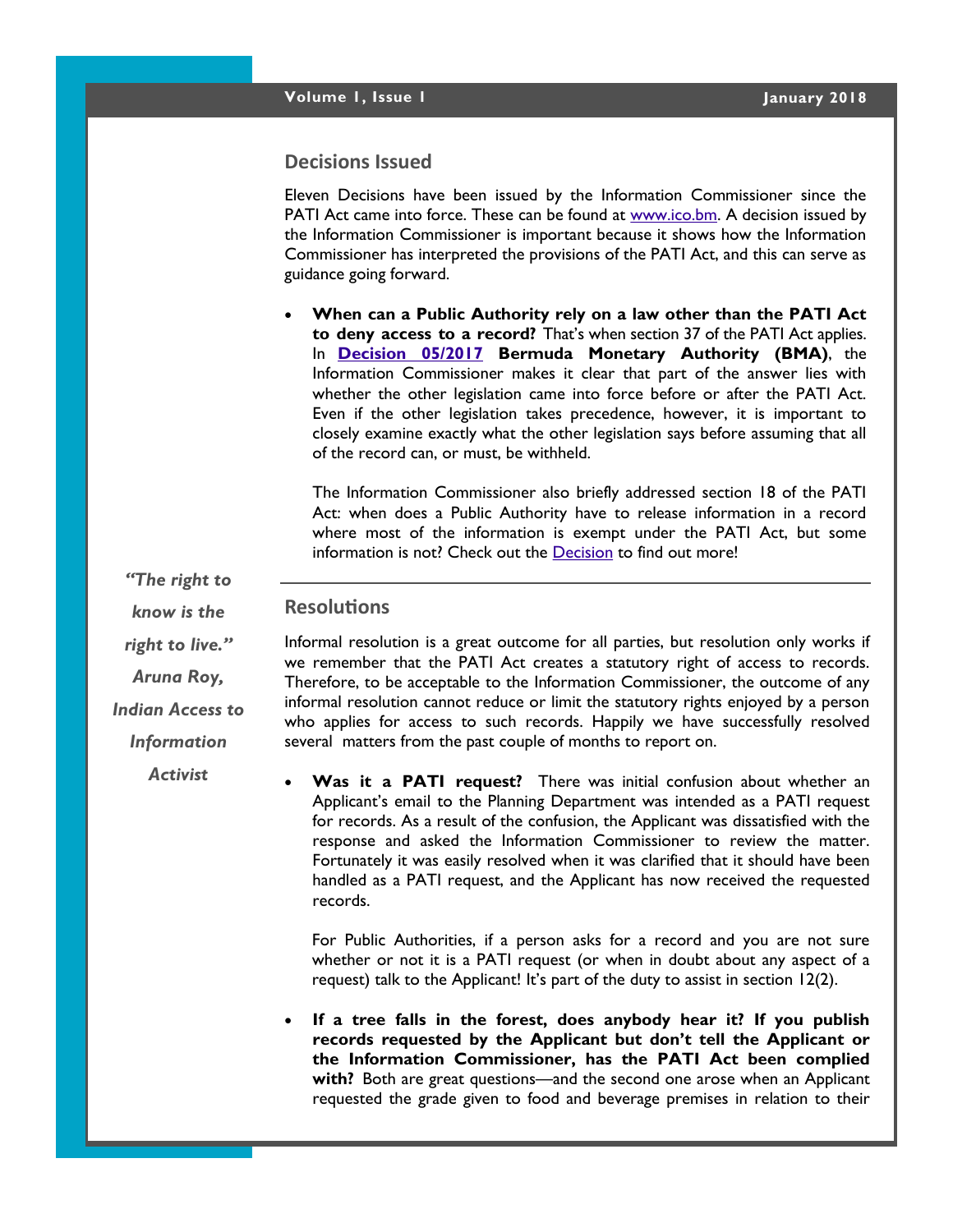compliance with health, hygiene, and safety standards. Initially, the Department of Health refused access to the records, although the Applicant was advised that the Department intended to publish them at a future date. The Applicant asked the Information Commissioner to review the decision to refuse access. During the review investigation, the Department of Health published the records on its web site, but did not inform the Information Commissioner or the Applicant, nor did it issue an announcement that it had done so. Instead, it was discovered by the Information Commissioner's Investigation Officer on the Department's web site. The Applicant was advised that the requested information was already published and available, and the Applicant was happy to resolve the matter informally.

We always encourage Public Authorities to publish information, but it helps to tell people you've done so, especially if a PATI request has been filed for the same information!

 **Why should you spend time reading this and attending PATI training?** There are many reasons, but one is that you might find out something that can save a lot of confusion and unnecessary effort! An Applicant requested access to records from the Customs Department. The records were provided, but not until a few days after the time period within which they should have been given to the Applicant. It turns out the delay was caused by the fact that officials at the Customs Department were not aware of an amendment to section 14 of the PATI Act in December 2015 that changed the time frame for providing access. Once the source of the confusion became clear, and the correct time frame was clarified for the Public Authority, the Applicant accepted that this was simply an error, and was willing to resolve the matter informally.



*secret degenerates, even the administration of justice; nothing is safe that does not show it can bear discussion and publicity." Lord Acton*

*"Every thing*